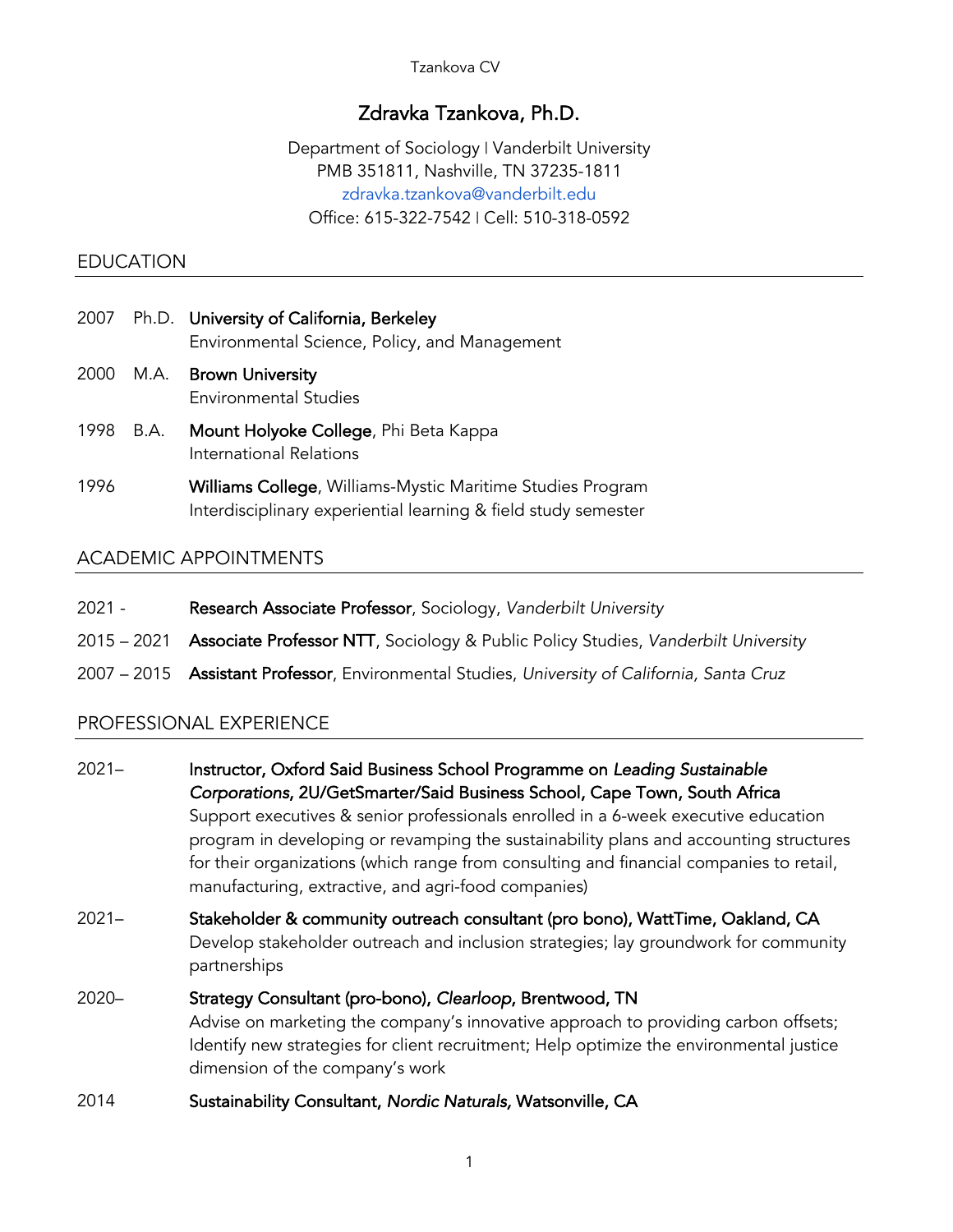Research & strategy in support of the company's sustainable sourcing efforts

2006-2007 Conservation Consultant, *Center for the Future of the Oceans*, Monterey, CA Sustainability analysis of US aquaculture operations; Analysis and design of mitigation and control options for specific types of US-based aquaculture

2000-2006 Policy & Strategy Consultant, *SeaWeb*, Washington, DC Research and strategic consulting in support of marine conservation initiatives; evaluation and fine-tuning of social marketing and consumer campaigns; research and strategy development for addressing regulatory and management gaps in marine aquaculture.

### 2001 Strategy Advisor, *Environmental Law Foundation (ELF),* Oakland, CA

Policy, technical, strategic, and litigation advice on approaches to tackling cruise ship pollution and cruise industry non-compliance with environmental regulations.

2001 Outreach Assistant, *California Sea Grant Extension*, Oakland, CA Review and analysis of state, federal, and international policies and regulations for the prevention of shipping-mediated marine bioinvasions; Outreach to commercial shipping on regulatory compliance and bioinvasions prevention.

#### 1999 Community Director, *Office of Student Life, Brown University*, Providence, RI

Advisor and lead coordinator for a 300-student residential community of first-year students, serving as a liaison between undergraduate RAs and the Deans of Student Life

#### 1999 Writing Coach, *Brown University Writing Center*, Providence, RI

Provided design and structuring assistance for a wide range of individual writing projects, from class papers and lab assignments to dissertation chapters. Worked continuously with several writing center clients, developing writing skills ranging from competency in structuring and organization to addressing sentence-level issues.

### 1997-1998 Writing Tutor, *Mount Holyoke College Writing Center*, South Hadley, MA

Provided language, grammar and composition assistance on a range of writing assignments to students enrolled in intermediate and advanced Spanish classes.

#### 1996, 1999 Ocean Classroom Instructor, Schooner *Ernestina*, New Bedford, MA

Taught basic ecology, environmental policy, maritime history, navigation, and physics of sail at the middle to high school level. Mentored *Upward Bound* program students. Assisted in running at-risk youth mentoring programs for at-risk youth programs organized by the Massachusetts Department of Youth Services.

## 1997 Environmental Educator & Sailing Instructor, Schooner *Californian*, San Francisco, CA

Taught environmental and ecology concepts, navigation, and physics of sail at middle to high school level. Provided career and college counseling to high school students.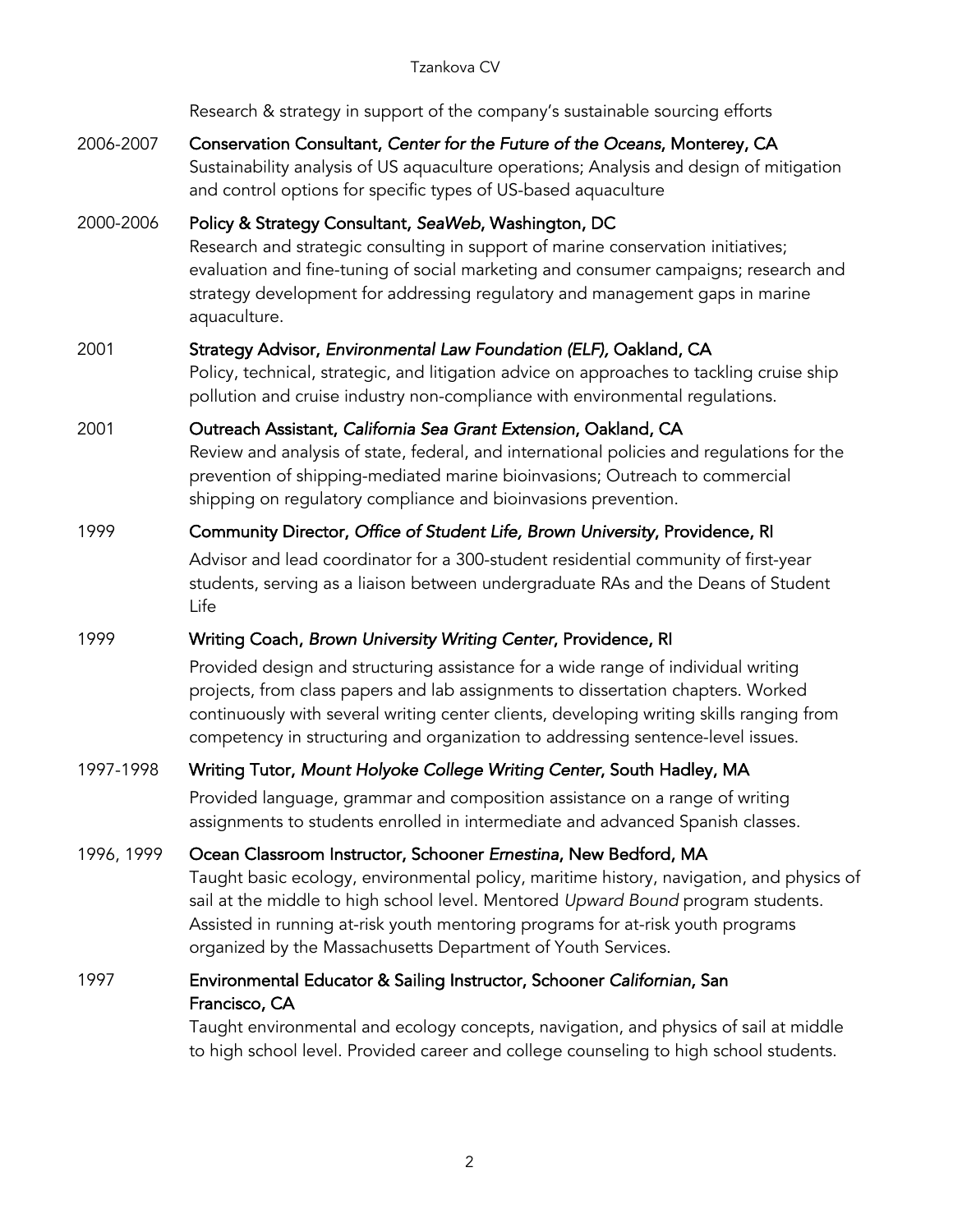# RESEARCH INTERESTS

environmental policy & regulation; private environmental governance; public-private governance interactions; agri-food governance; climate & energy governance; sustainability transitions; renewable transitions; corporate & institutional decarbonization; sustainable procurement & value chains;

## TEACHING

## COURSE DESIGN & TEACHING PROGRAM & CURRICULUM DEVELOPMENT

Environmental policy & politics Environmental Sociology Undergraduate Major Climate & energy policy (US & comparative) Climate & Society Program Coastal & marine policy Coastal Sustainability Graduate Program Agri-food policy and governance Environmental sociology Environmental justice Enviornmental activism & theories of change Business & public policy Corporate sustainability Nonprofits & the environment Nonprofit strategy Qualitative research methods Interdisciplinary problem-solving

Capstone & thesis courses

# PhD ADVISING

Pamela Rittlemeyer (UCSC): Meanings Behind Perceptions: Flood Risk and Management of the California Delta Levee System (completed June 2020)

Jennifer Ohayon (UCSC): Science, Risk, and Democracy: The Cleanup of Military Superfund Sites (completed June 2015)

Tiffany Wise-West (UCSC): Microgrids and Local Renewable Energy Systems: Drivers, Barriers and Outlook (completed December 2014)

Peter Brewitt (UCSC): Same River Twice: Restoration Politics, Water Policy, and Dam Removal (completed June 2014)

Amy Concilio (UCSC): Cheatgrass (Bromus tectorum L.) Invasion and Global Change in the Eastern Sierra Nevada, CA: Likelihood of Spread and Feasibility of Control (completed June 2012)

Jae Pasari (UCSC): Grassland Invasion, Management, and Multifunctionality (completed June 2011)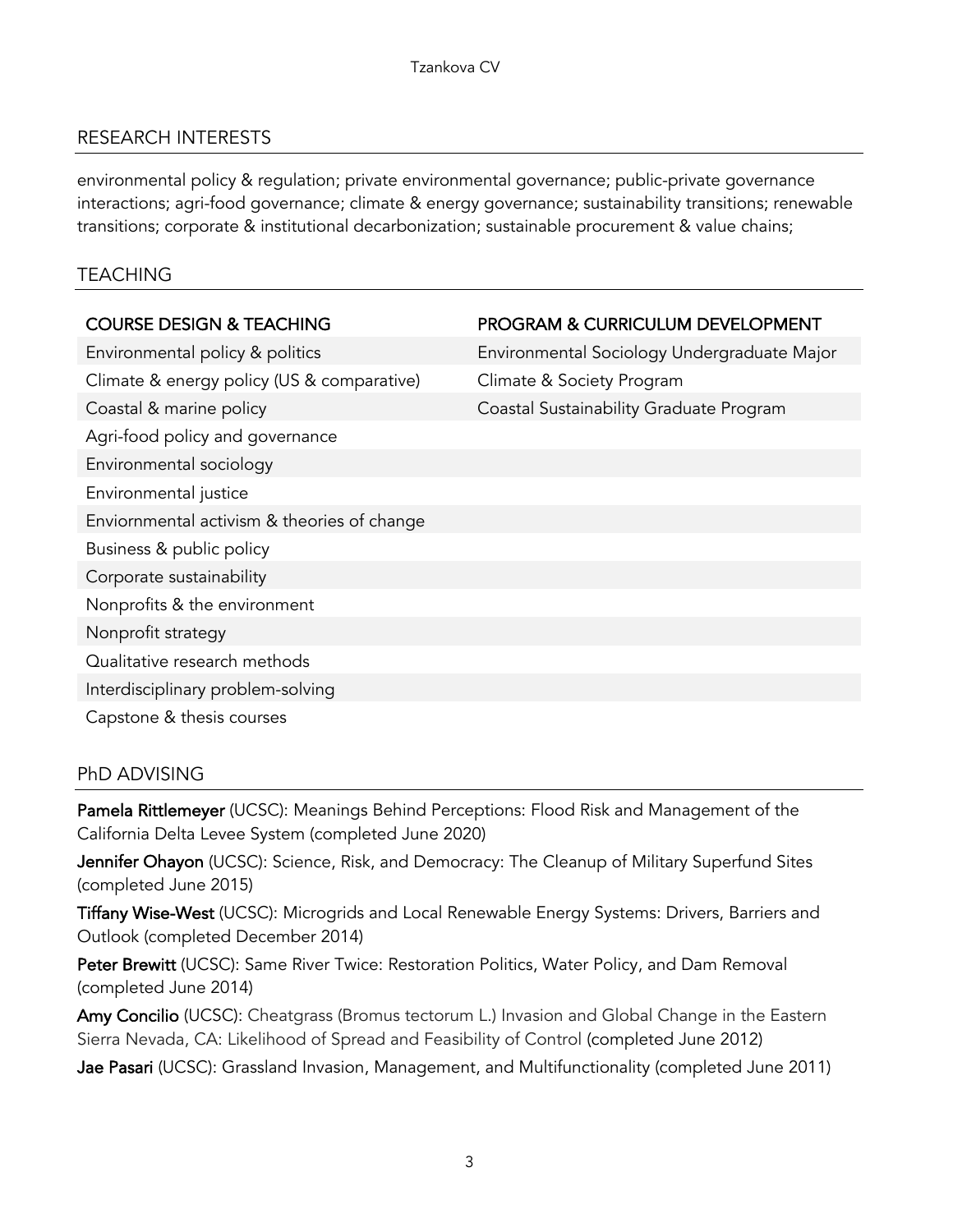# PEER-REVIEWED JOURNAL ARTICLES

Tzankova, Z. 2020*.* Can private governance boost public policy? Insights from public-private governance interactions in the fisheries and electricity sectors. *Regulation & Governance* https://doi.org/10.1111/rego.12317

Tzankova, Z. 2020. Public policy spillovers from private energy governance: New opportunities for the political acceleration of renewable energy transitions. *Energy Research & Social Science,* 67 https://doi.org/10.1016/j.erss.2020.101504

Hernández, D., D. Vallano, E. Zavaleta, J. Pasari, Z. Tzankova, S. Weiss, P. Selmants, C. Morozumi, P. Koch. 2016. Nitrogen Pollution Is Linked to US Listed Species Declines. *BioScience*, 66(3): 213- 222. https://doi.org/10.1093/biosci/biw003

Tzankova, Z., and L. E. Gwin. 2015. Surf-n-Turf, but the sustainable kind? The limits and potential of market-driven regulation in food production. *Seattle Journal of Environmental Law,* 5(1): 303 - 338. https://tinyurl.com/surf-n-turf-sustainable

Tzankova, Z. 2014. Interactions between public and private resource governance: key insights from the fisheries case. *William and Mary Policy Review, 6(1)*: Fall 2014. https://tinyurl.com/public-privategovernance-int

Tzankova, Z., and A. Concilio. 2014. Controlling an invasive plant at the edge of its range: towards a broader understanding of management feasibility. *Biological Invasions,* 17(1): 507-527. https://doi.org/10.1007/s10530-014-0747-5

Tzankova, Z. 2013*.* The difficult problem of non-point nutrient pollution: could the Endangered Species Act offer some of relief? *William & Mary Environmental Law and Policy Review,* Vol. 37(3): 709- 757. https://tinyurl.com/disruptive-litigation

Tzankova, Z., D. Vallano, and E. Zavaleta. 2011. Can the Endangered Species Act address the threat of atmospheric nitrogen deposition? Insights from the case of the Bay checkerspot butterfly. *Harvard Environmental Law Review,* 35(2): 434-475. https://tinyurl.com/ESA-N-checkerspot

Tzankova, Z. 2010. The political consequences of legal victories: ballast regulation and the Clean Water Act. *Environmental Law Reporter,* 40: 10154-10170. https://tinyurl.com/ELR-polit-conseq-oflegal-vict

Tzankova, Z. 2009. The science and politics of ecological risk: bioinvasions policies in the US and Australia. *Environmental Politics,* 18 (3): 333-350. https://doi.org/10.1080/09644010902823725

### BOOK CHAPTERS

Tzankova, Z, and C. Vanags. 2021. US urban and suburban yardscaping: from conventional to regenerative, in *The Palgrave Encyclopedia of Urban and Regional Futures*, Robert C. Brears, ed.

Baerenklaw, K., S. Daroub, A. Drevno, V. Haden, C. Kling, T. Lang, C. Lyn, C. Mitterhofer, D. Parker, D. Press, T. Rosenstock, K. Schwabe, T. Tomich, Z. Tzankova, and J. Wang. 2016. Chapter 8: Responses: Policies and Institutions, pp. 231-257 in Tomitch, Brodt, & Dahlgren, eds. *The California Nitrogen*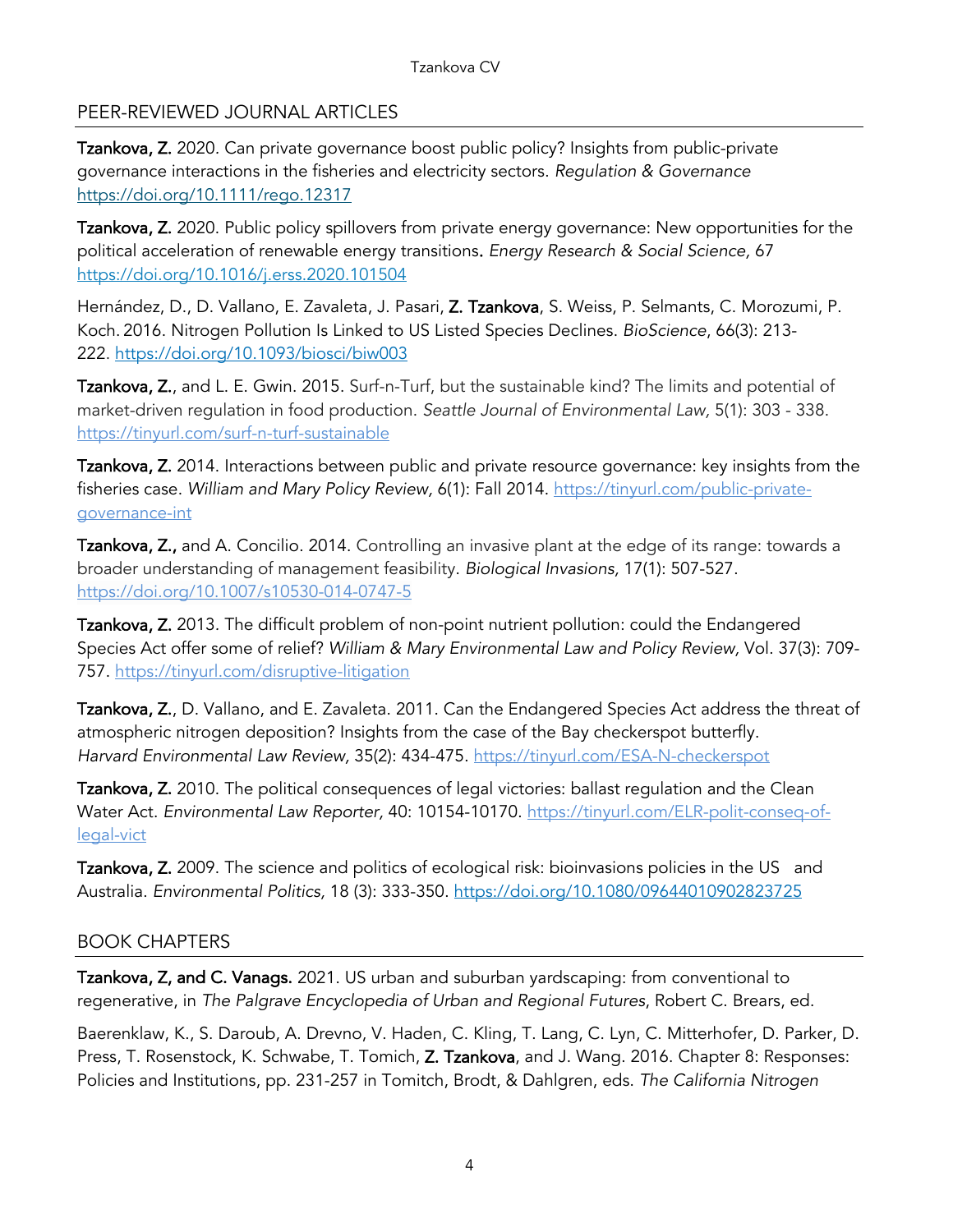*Assessment: Challenges and Solutions for People, Agriculture, and the Environment*. University of California Press.

Tzankova, Z. 2014. The Oceans & Fisheries (1950s-present). Chapter 24 in *The Guide to U.S. Environmental Policy,* Fairfax & Russell, eds. DWJ/CQ Press.

# OTHER PUBLICATIONS

Tzankova, Z. 2021. Carbon offsetting can be a tool of environmental justice. *Fast Company,* March 2, 2021. https://www.fastcompany.com/90600561/carbon-offsetting-can-be-a-tool-of-environmentaljustice

Tzankova, Z. 2020. Why companies as diverse as eBay, IKEA and Mars are increasingly supporting US clean energy policies. *The Conversation,* June 30, 2020, https://tinyurl.com/CorporSupport4USCleanEnergyPol

Tzankova, Z. 2020. Stimulus spending on electricity decarbonization: the role of corporate renewable buyers. *Utility Dive*, June 11, 2020, https://tinyurl.com/CorpRoleinGreenStimulus

Tzankova, Z. 2014. The Peruvian anchoveta fishery: regulatory, environmental, economic, and social dimensions. Report for *Nordic Naturals.* 

Tzankova, Z. 2007. Sustainability assessment of U.S. farmed sturgeon. Seafood Watch Report. Monterey Bay Aquarium Seafood Watch Program.

Tzankova, Z. 2007. Addressing ballast-mediated marine invasions in the United States and Australia: The science and politics of defining and managing ecological risks. Doctoral Dissertation, University of California, Berkeley.

Tzankova, Z. 2004. Understanding and rethinking the legal and regulatory frameworks for marine aquaculture in the United States. SeaWeb Consulting Report.

White, K., B. O'Neill, and Z. Tzankova. 2004. At crossroads: will aquaculture fulfill the promise of the blue revolution? A SeaWeb Publication.

# MEDIA MENTIONS

The Guardian, Environment. Sept. 2021. Walmart has a plan to tackle the climate crisis. Can it pull it off? https://www.thequardian.com/environment/2021/sep/13/walmart-climate-change-plan-can-itwork

Vanderbilt Magazine. July 2021. Electric avenue. https://news.vanderbilt.edu/2021/07/26/electricavenue/

HuffPost Work In Progress Series, July 2020. How corporate America is becoming a powerful ally for clean energy. https://www.huffpost.com/entry/corporate-america-ally-cleanenergy\_n\_5f3c3896c5b61551404e5738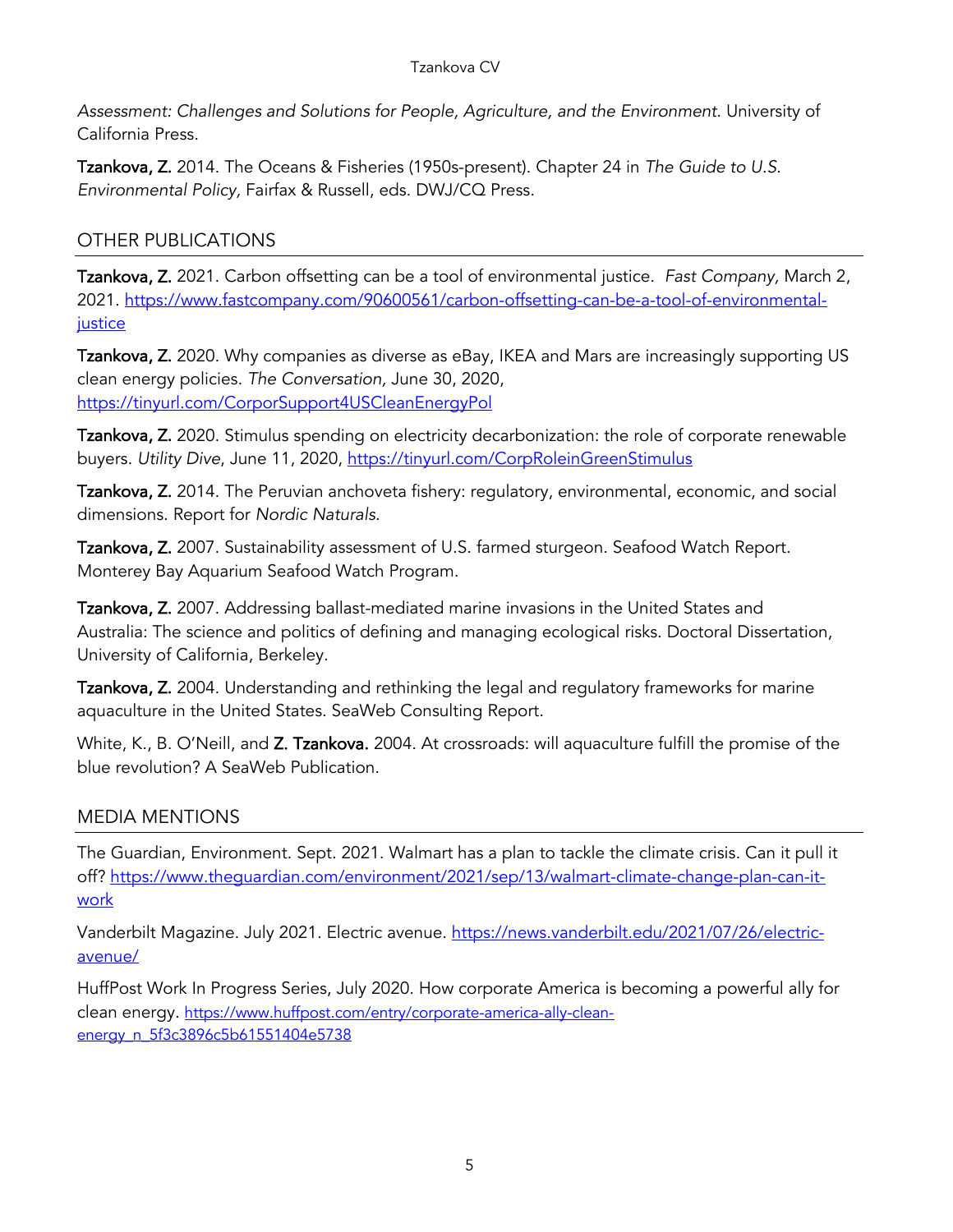HuffPost Work In Progress Series, Oct. 2020. Companies are making major climate pledges. Here is what they really mean. https://www.huffpost.com/entry/companies-climate-pledges-what-theymean\_n\_5f7b6237c5b66fab25dc3079

# WORK IN PROGRESS

Tzankova. Z. The equity dimension of corporate climate action: awareness and progress among 30 companies leading on corporate decarbonization. In preparation.

Tzankova, Z. and M. Vandenbergh. A private governance approach to addressing agricultural nutrient pollution in the US: opportunities and remaining questions. In preparation.

Tzankova, Z. and L. Gwin. The private, market-driven governance of antibiotics in US agriculture: a close look at distributive impacts. In preparation.

Tzankova, Z. and J. Owley. Private, market-driven governance of pesticides in US agriculture: design, effects, and effectiveness. In preparation.

# CONFERENECE PRESENTATIONS

- 2022 **Z. Tzankova.** The equity dimension of corporate climate action: awareness and progress among 30 companies leading on corporate decarbonization. Paper & Oral presentation, Annual Convention of the International Studies Association (ISA), March 31, 2022, Nashville, TN.
- 2021 **Z. Tzankova &** M. Vandenbergh. Private governance of agricultural nutrient pollution in the US: developments, opportunities, and questions. Paper & Oral presentation, Annual Convention of the International Studies Association (ISA), April 9, 2021, Virtual meeting.
- 2020 **Z. Tzankova &** M. Vandenbergh. Developing a private governance approach to managing agricultural nutrient pollution in the US. Paper & Oral presentation, Annual Convention of the International Studies Association (ISA), March 29, Honolulu, HI – Cancelled due to COVID-19.

Z. Tzankova. Creating a comprehensive framework for governing agricultural nutrient pollution: workshop goals and intended outcomes. SESYNC Workshop on *Governing nutrient pollution beyond farmers*, convener introduction (Annapolis, MD, Summer 2020) – Re-scheduled for 2021 due to COVID-19.

**Z. Tzankova &** M. Vandenbergh. A taxonomy of private governance approaches to addressing agricultural nutrient pollution. SESYNC workshop on *Governing nutrient pollution beyond farmers* (Annapolis, MD, Summer 2020) – Re-scheduled for 2021 due to COVID-19.

- 2019 **Z. Tzankova** & J. Owley. Private, market-driven governance of pesticide use in US agriculture: prospects, limits, and unresolved questions. Paper & Oral presentation, Annual Convention of the International Studies Association (ISA), March 29, Toronto, ON, Canada.
- 2018 Z. Tzankova & L. Gwin. Retailers, fast food companies, and environmental upgrading in the US meat value chain. Paper & Oral presentation, Annual Convention of the International Studies Association (ISA), April 4-7, San Francisco, CA.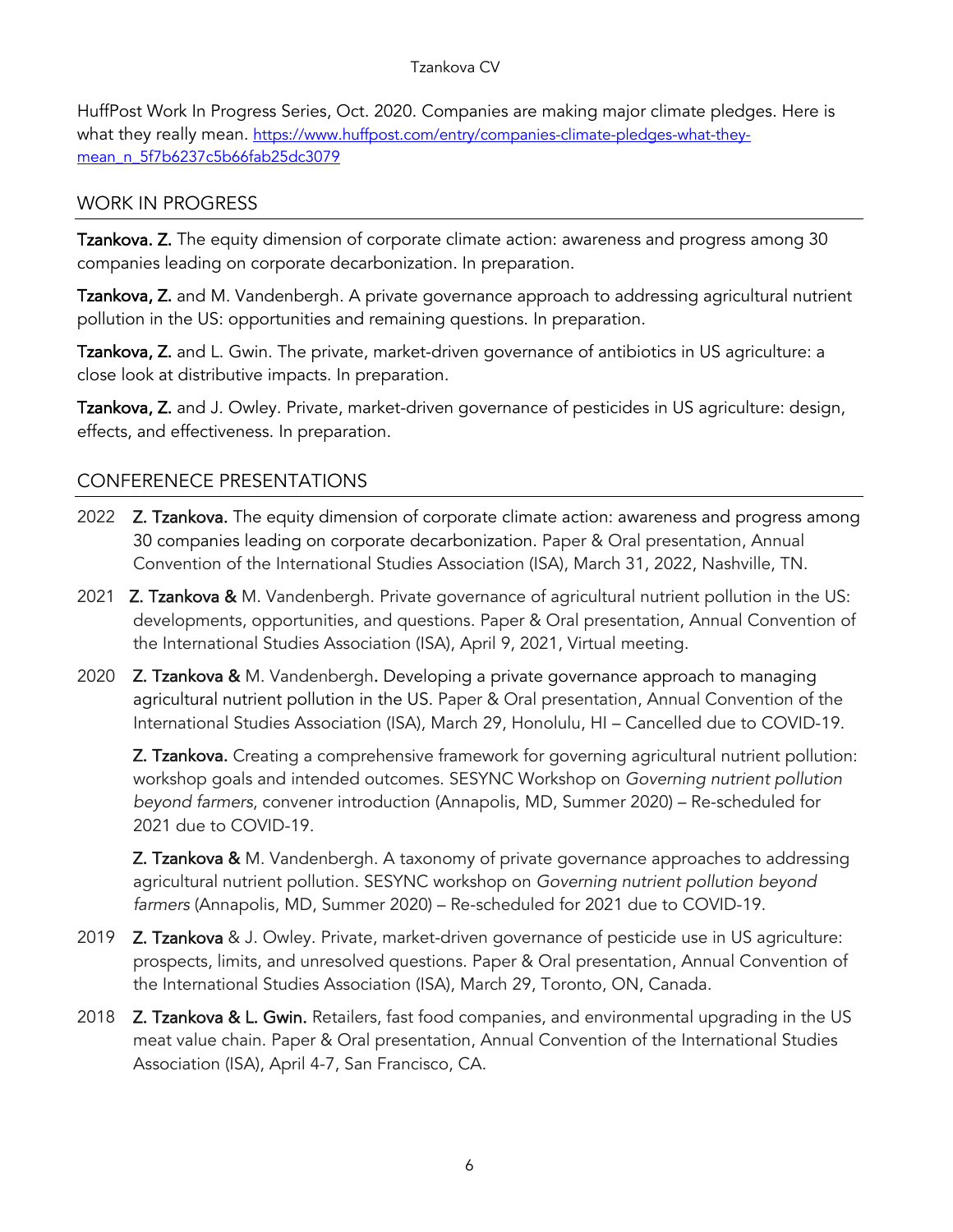- 2017 **Z. Tzankova.** NGOs, technology companies, and the greening of the US grid: A new theory of public-private governance interaction. Paper & Oral presentation, Annual Convention of the International Studies Association (ISA), Feb. 22-25, Baltimore, MD.
- 2016 Rittelmeyer, P., Z. Tzankova, A. Szasz, and E. Hines. Risk perception and management of the Sacramento-San Joaquin Delta Levee System. Poster presentation, International Marine Conservation Congress (IMCC4), July 30-Aug. 3, St. John's, Newfoundland.
- 2014 **Z. Tzankova.** Surf-n-turf, but the sustainable kind? The promise and caveats of market-driven governance in the food sector. Oral Presentation, Annual Meeting & Conference, Association for Environmental Studies & Sciences (AESS), New York City, June 10-14.

S. Carvill, and S. Lewis, Z. Tzankova. Activists, Agencies, and Corporate Environmental Practices in the Anthropocene. Panel Discussion, Annual Meeting & Conference, Association for Environmental Studies & Sciences (AESS), New York City, June 10-14.

- 2013 Z. Tzankova. The conservation performance of private regulation: supermarkets and the development of market-based governance in fisheries and aquaculture. Presented paper, Annual Convention of the International Studies Association (ISA), San Francisco, CA, April 3-6.
- 2012 **Z. Tzankova.** Private regulation triggers for public regulation demand? Insights from sustainable seafood campaigns that target US grocery retailers. Presented paper, Annual Convention of the International Studies Association (ISA), San Diego, CA, April 1-5.

**Z. Tzankova**. The pernicious problem of non-point pollution: Could the ESA bring some relief? Presented Paper, Annual Meeting of the Society for Conservation Biology, Oakland, CA., July 15-18.

E. Zavaleta, Dena Vallano, Jae Pasari, Daniel Hernandez, Paul Selmants, Zdravka Tzankova, Paul Koch, and Corinne Morozumi. Addressing the effects of nitrogen pollution on threatened species and ecosystems: the case of Bay Area serpentine grasslands. Presented paper, Annual Meeting of the Society for Conservation Biology, Oakland, CA, July 15-18.

Z. Tzankova. Public & private rights in the coast: winners and losers in a future of sea level rise. Oral Presentation, Annual Meeting & Conference, Association for Environmental Studies & Sciences, Santa Clara, CA, June 19-21.

Z. Tzankova. The rising need for institutional change: Arbitrating public and private coastal rights in a future of sea level rise. Oral Presentation, ISA-West Annual Conference, Pasadena, CA, October 19-20.

- 2010 Tzankova, Z. The Endangered Species Act and the next generation of ecological threats. Paper presented at the 24<sup>th</sup> annual meeting of the Society for Conservation Biology, Edmonton, Alberta, Canada, July 3-6.
- 2009 Tzankova, Z. U.S. ballast regulation in the courts: environmental gains or a costly case of adversarial legalism? Oral presentation, Annual meeting of the Southwestern Political Science Association, Denver, CO, April 8-11.
- 2008 Tzankova, Z. Fisheries, aquaculture and sustainability: Exploring the interactions between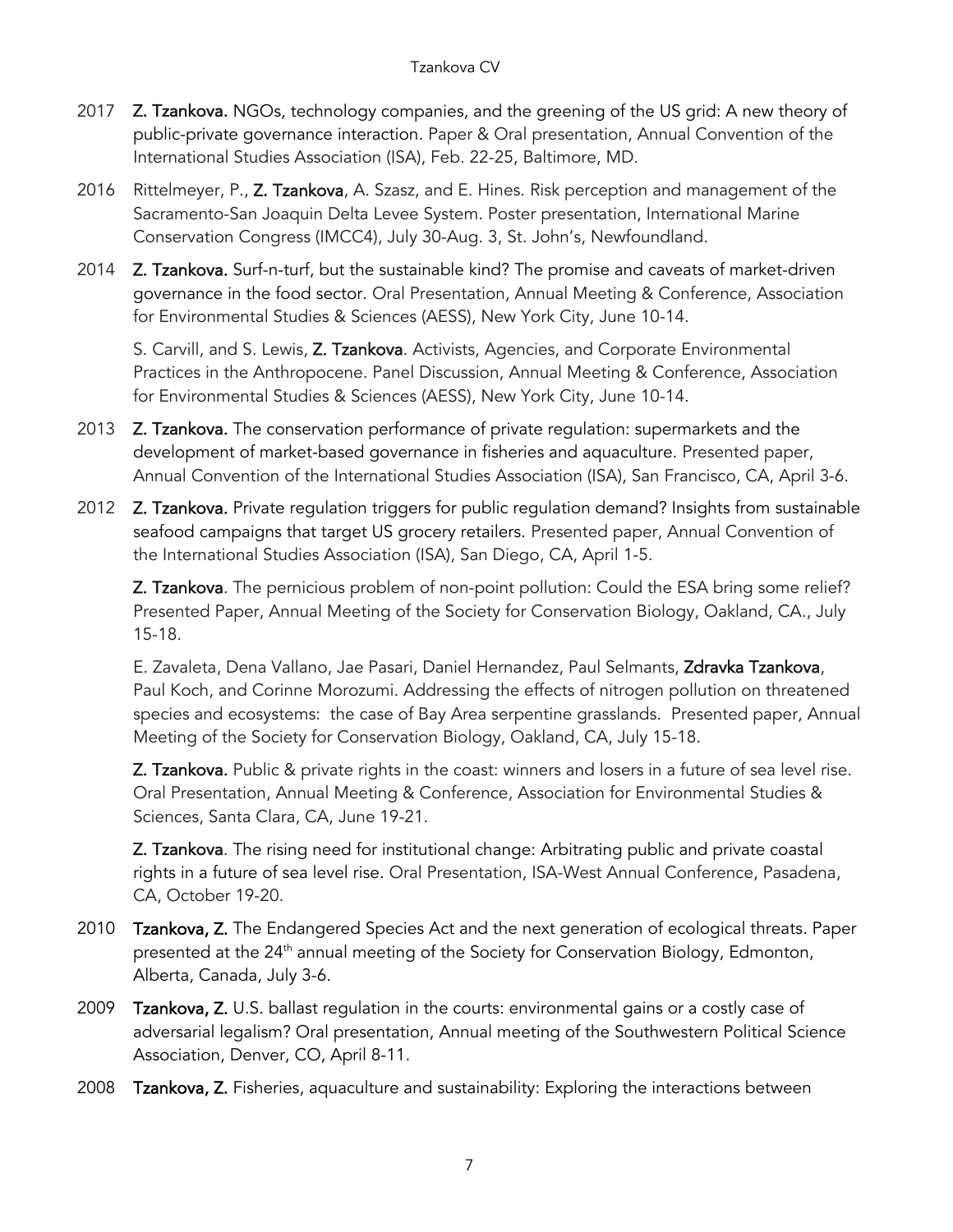#### Tzankova CV

public (regulatory) and private (market-based) governance. Oral presentation, Annual meeting of the Southwestern Political Science Association, Las Vegas, Nevada, March 29-31.

2006 Tzankova, Z. Biological invasions: mapping the dynamics between scientific knowledge and policy action in the responses to a growing global problem. Paper & Oral presentation, Annual Convention of the International Studies Association (ISA), San Diego, CA, March 22, 2006.

### INVITED TALKS

- 2022 Corporate environmentalism: benefits, downsides, unrealized potential, Catawba College, Feb. 17, 2022.
- 2021 Sustainability in the fashion industry: what roles for consumers, companies, and activists? Invited panelist at the Annual Ingram Commons Sustainability Town Hall, Vanderbilt University, Wednesday, Nov. 3.
- 2020 Accelerating the greening of the grid with private sector innovation, NYC Climate Week & National Climate Energy Week Panel organized by *Clearloop* Tuesday, Sept. 22, 2020 (via Zoom); Co-panelists: Prof. Michael Vandenbergh, Vanderbilt Law School; Laura Zapata, Clearloop; Governor Phil Bredesen; Henry Richardson, WattTime; Joey James, Dowstream **Strategies**
- 2019 Increasing the size and impact of the private sector wedge: what insights from the dynamics of public-private governance interaction? Presentation at *BW+10 – The Tenth Anniversary of the Behavioral Wedge*, Vanderbilt Symposium co-sponsored by the Vanderbilt Law School and the Vanderbilt institute for Energy & Environment, March 1, Nashville, TN.
- 2018 Leveraging the private environmental goals and commitments of business actors to strengthen public environmental policy and regulation: opportunities, mechanisms, and the role of ENGOs. Paper & Oral Presentation. Yale-Copenhagen Business School Symposium on Private Authority & Public Policy in a Global Context. Yale University, New Haven, CT, Jan. 11-12, 2018.

Can science and technology move too fast? Molecular Biophysics Training Program & Center for Structural Biology, Special Seminar on Responsible Conduct of Research, Vanderbilt University, June 26.

2017 The importance of examining and understanding public-private governance interactions. 2017 J.B. & Maurice C. Shapiro Environmental Law Symposium on Private Environmental Governance. George Washington University Law School, March 2-3, 2017. Washington DC.

ENGOs and the structuring of public-private governance interactions: insights from the US electricity sector. Paper & Oral Presentation, Workshop on Private Governance, Social Movements, and Information, Erb Institute for Global Sustainable Enterprise, University of Michigan, May 4-6, 2017, Ann Arbor, MI.

NGOs, corporations, and the greening of the US grid. Vanderbilt Sociology Brown Bag Series, March 22.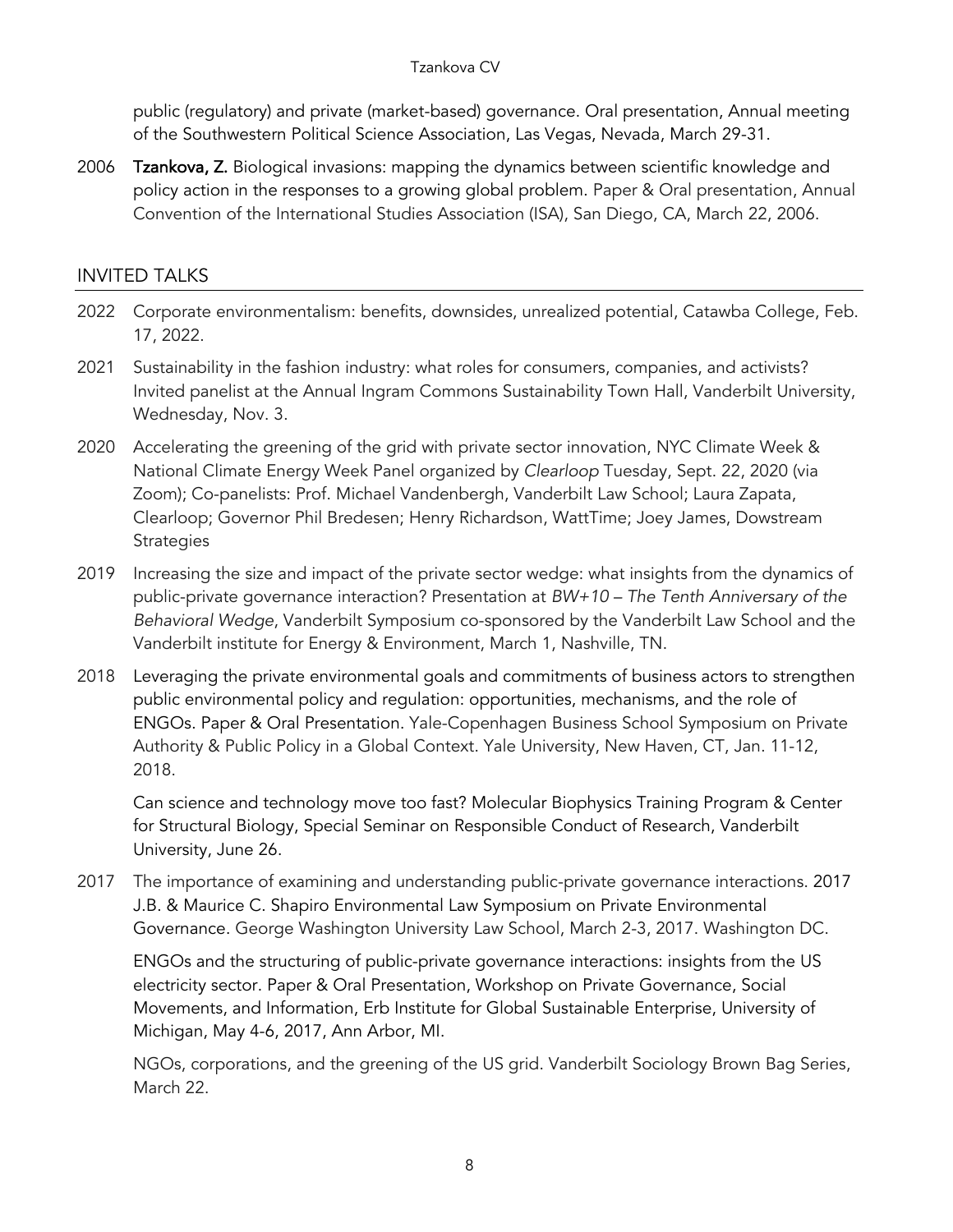#### Tzankova CV

- 2014 Making the difficult possible: disruptive approaches to environmental policy and regulatory change. Environmental Studies Seminar Series, Department of Environmental Studies, University of California, Santa Cruz, Santa Cruz, CA, Nov. 3.
- 2013 Coastal management under sea level rise: the rising need for institutional change. University of California Santa Cruz, Earth & Planetary Sciences Applied Interdisciplinary Research Exchanges, November 13.

Private regulation triggers for public regulation demand: insights from the US sustainable seafood movement. Invited talk, Drexel University, Department of History and Politics, January 17.

# PUBLIC TALKS

2019 What does meaningful environmental citizenship look like & why? Commons Green Forum, Vanderbilt University, Nashville, TN, Nov. 5.

Climate change, religion, and a sustainable future, Panel conversation organized by *Ask & Wonder*, Harding House Brewing Co., Nashville, TN, Aug. 12.

Climate citizenship: a reflexive engagement in climate policy and activism. *Sunrise Movement*  event on the Green New Deal, Vanderbilt University, Feb. 5.

2017 Environmental policy and regulation in the first 30 days of the trump administration, Warren College Roundtable, Vanderbilt University, Nashville, TN, Feb. 21.

Ecolabeling, sustainable consumption, and sustainable sourcing: a new perspective on familiar phenomena. McGill Hour Dialogue Series, Nashville, TN, Feb. 1.

- 2014 Making seafood sustainable: opportunities and challenges of working through the market. Invited talk, UC Santa Cruz *Science on Tap* Series, The Crepe Place, Santa Cruz, CA, April 24.
- 2013 What insights from big-buyer sustainable seafood sourcing? Expert contribution to *Balanced Menus: Meeting Health Care's Demand for Sustainable Meat Increasing Options for Sustainable Meat & Poultry*, Healthcare Without Harm Workshop for Health Care Procurement Professionals, David Brower Center, Berkeley, CA, Oct. 8

### WORKSHOPS ORGANIZED

- 2021 Governing nutrient pollution beyond farmers, SESYNC virtual workshop, Jan. 19-23, 2021.
- 2020 Governing nutrient pollution beyond farmers, SESYNC workshop (Co-organizer) (Rescheduled to 2021 due to COVID-19).
- 2017 2017 J.B. & Maurice C. Shapiro Environmental Law Symposium on Private Environmental Governance. George Washington University Law School, March 2-3, 2017. Washington DC (Co-organizer)
- 2007 Sourcing sustainable seafood: integrating researcher & practitioner insights, University of California, Berkeley, College of Natural Resources, May 2007, Berkeley, CA (co-organizer).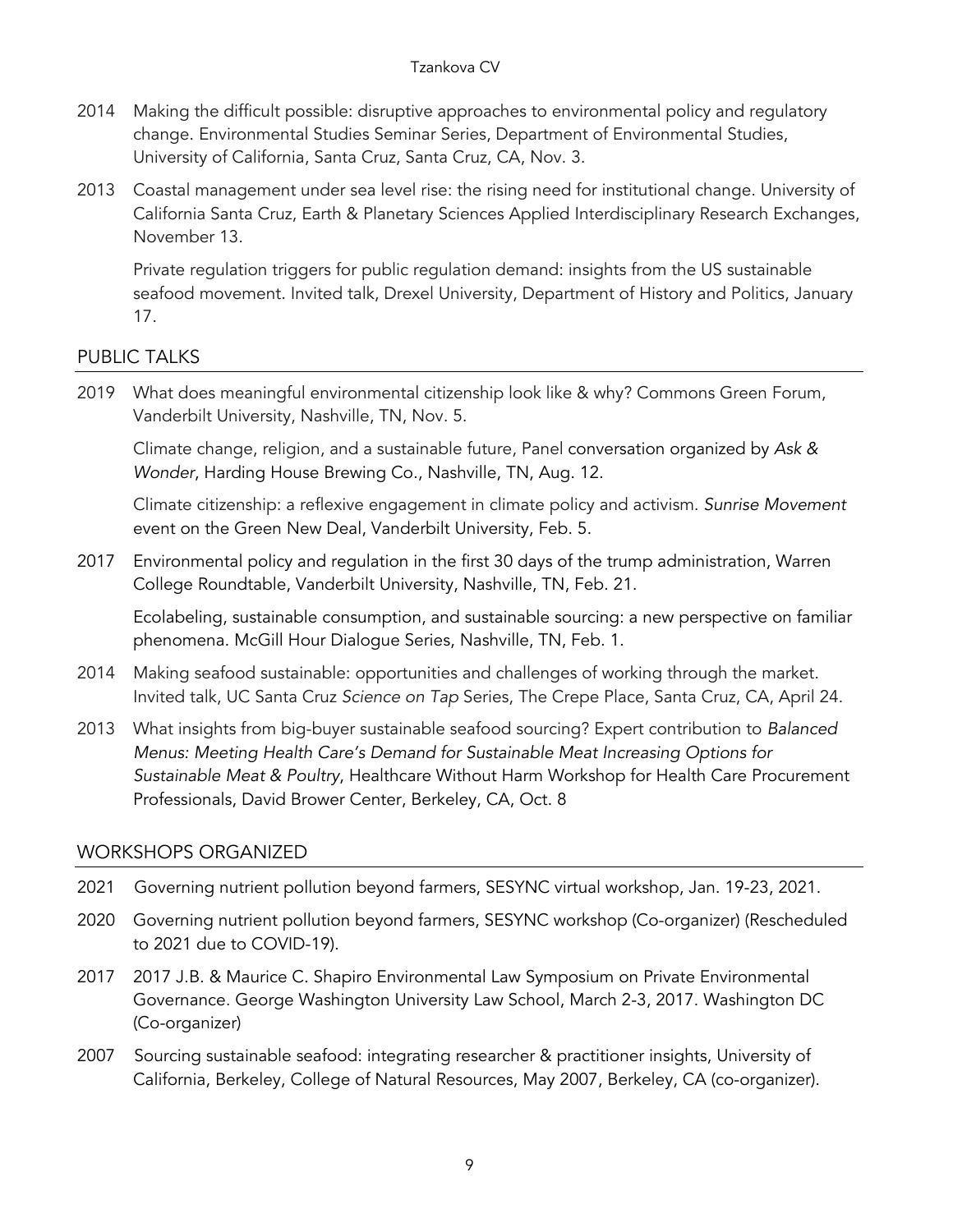### GRANTS & AWARDS

| 2022      | Immersion Scholar Grant<br>Vanderbilt University, School of Arts & Science,                                                                | (\$30 000, co-PI)      |
|-----------|--------------------------------------------------------------------------------------------------------------------------------------------|------------------------|
| 2021      | NSF: FW-HTF-P: Award ID 2129083<br>Integrating Practitioner Knowledge and Technology<br>for the Future of Water Treatment (Planning grant) | (\$150,000, key pers.) |
| 2020      | SESYNC (National Socio-Environmental Synthesis Center)<br>Governing nutrient pollution beyond farmers                                      | $($ 50,000, co-PI)$    |
| 2009-2010 | Kearney Foundation<br>Understanding and managing the impacts of human nitrogen<br>Deposition in endangered Bay Area serpentine grasslands  | (\$223,175, co-PI)     |
| 2007-2014 | University of California, Santa Cruz, Committee on Research                                                                                | (\$ 17 500)            |
| 2005-2006 | NSF Dissertation Improvement Grant                                                                                                         | (\$ 12 000)            |
| 2005-2006 | Pacific Rim Research Program, University of California                                                                                     | (\$15000)              |
| 2003-2004 | Institute for Global Conflict & Cooperation, University of California.<br>Doctoral Research Fellowship                                     | (\$ 15 000)            |
| 2003      | Association of Women in Science Educational Foundation<br>Pre-doctoral Citation of Merit                                                   | (\$300)                |
| 2002      | Mount Holyoke College<br>Alumnae Research Fellowship                                                                                       | (\$1000)               |
| 2000-2005 | Berkeley Fellowship for Graduate Study, University of California                                                                           | (\$45000)              |
| 2000      | Williams-Mystic Maritime Studies Program<br>Alumnae Research Fellowship                                                                    | (\$1000)               |

### MEMBERSHIPS & AFFILIATIONS

American Sociological Association (ASA) Association for Environmental Studies and Sciences (AESS) International Studies Association (ISA)

### REVIEWS

*Ecological Economics; Energy Research & Social Science; Global Environmental Politics; Journal of Environment and Development; NOAA Sea Grant; Organization & Environment; Regulation & Governance, Society & Natural Resources*